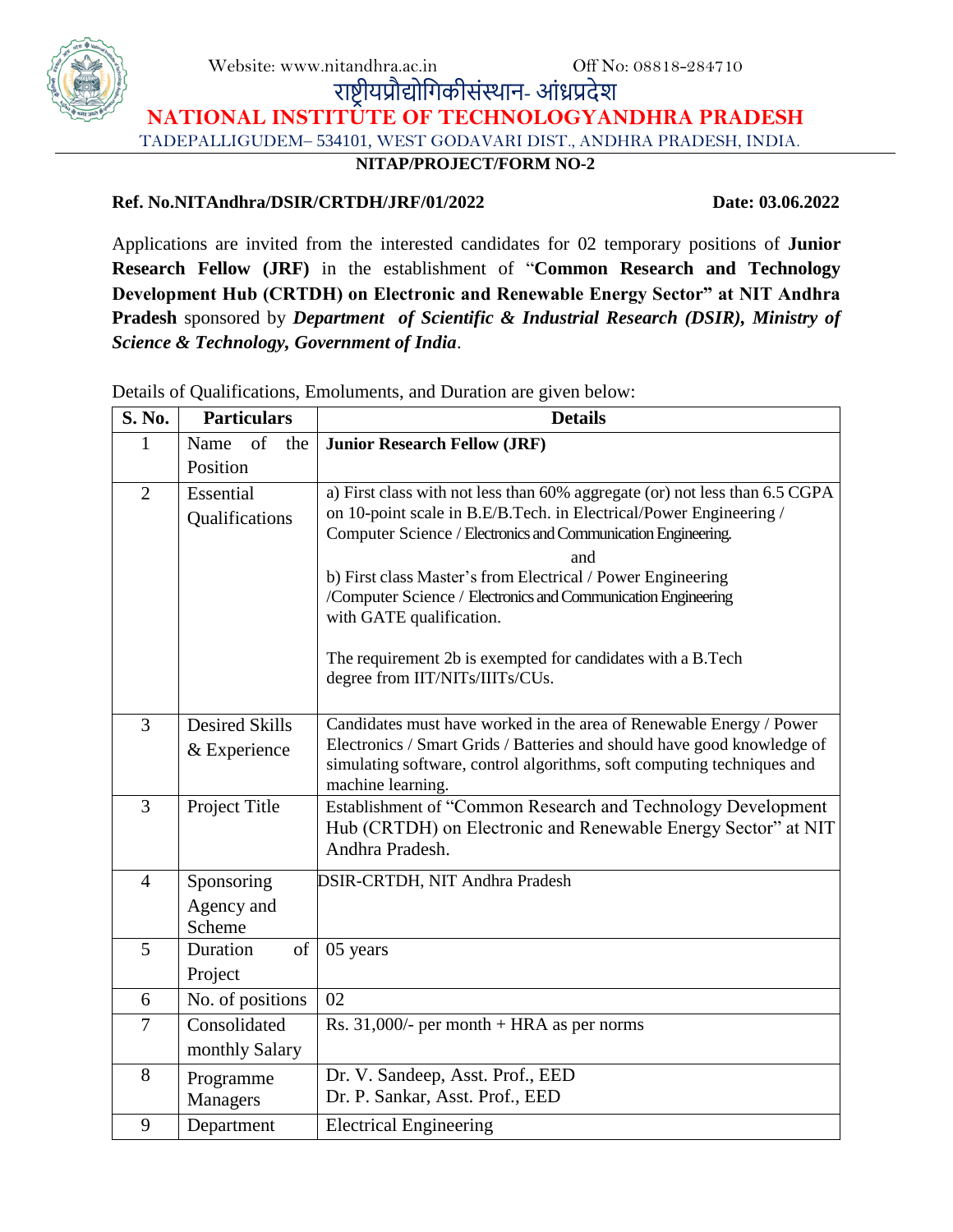Website: www.nitandhra.ac.in Off No: 08818-284710



# राष्ट्रीयप्रौद्योगिकीसंस्थान- आंध्रप्रदेश

#### **NATIONAL INSTITUTE OF TECHNOLOGYANDHRA PRADESH** TADEPALLIGUDEM– 534101, WEST GODAVARI DIST., ANDHRA PRADESH, INDIA.

| 10 | $\sigma$<br>Tenure | 01 year, can be extended for another year based on satisfactory                                       |  |  |  |  |
|----|--------------------|-------------------------------------------------------------------------------------------------------|--|--|--|--|
|    | Assignment         | performance and availability of funds.                                                                |  |  |  |  |
| 12 | Age Limit          | 28 years as of the closing date of the application (Age may be<br>relaxed for exceptional candidates) |  |  |  |  |
| 13 | Other Benefits     | The selected candidate is eligible to register for Ph.D. degree at NIT                                |  |  |  |  |
|    |                    | Andhra Pradesh as per institute rules.                                                                |  |  |  |  |
| 14 | Last date for      | 25-06-2022                                                                                            |  |  |  |  |
|    | receipt<br>of      |                                                                                                       |  |  |  |  |
|    | application        |                                                                                                       |  |  |  |  |

# **How to Apply:**

Eligible candidates may send their detailed CV (specifying the qualifications and experience) and soft copy of the filled-in application form to [sandeep@nitandhra.ac.in](mailto:sandeep@nitandhra.ac.in) (Dr. V. Sandeep, Assistant Professor & Head, Department of Electrical Engineering, NIT Andhra Pradesh) **.** [No hard copies of](mailto:reshma@nitandhra.ac.%20(Dr.%20Talari%20Reshma,%20Assistant%20Professor,%20Department%20of%20Civil%20Engineering,%20%20NIT%20Andhra%20Pradesh).%20No%20hard%20copies%20of%20the%20application%20will)  [the application will](mailto:reshma@nitandhra.ac.%20(Dr.%20Talari%20Reshma,%20Assistant%20Professor,%20Department%20of%20Civil%20Engineering,%20%20NIT%20Andhra%20Pradesh).%20No%20hard%20copies%20of%20the%20application%20will) be accepted. Only the shortlisted candidates will be informed by e-mail.

## **Selection Procedure:**

Date of Interview, Reporting time, and Mode of Interview will be intimidated to the shortlisted candidates for interview by e-mail

Selection will be based on qualification, experience, and interview performance.

*For more details of the project, please do contact:* Dr. V. Sandeep Project Manager, CRTDH Asst Professor & Head Department of Electrical Engineering NIT Andhra Pradesh Email: [sandeep@nitandhra.ac.in](mailto:sandeep@nitandhra.ac.in) <http://nitandhra.ac.in/dept/eee/20172>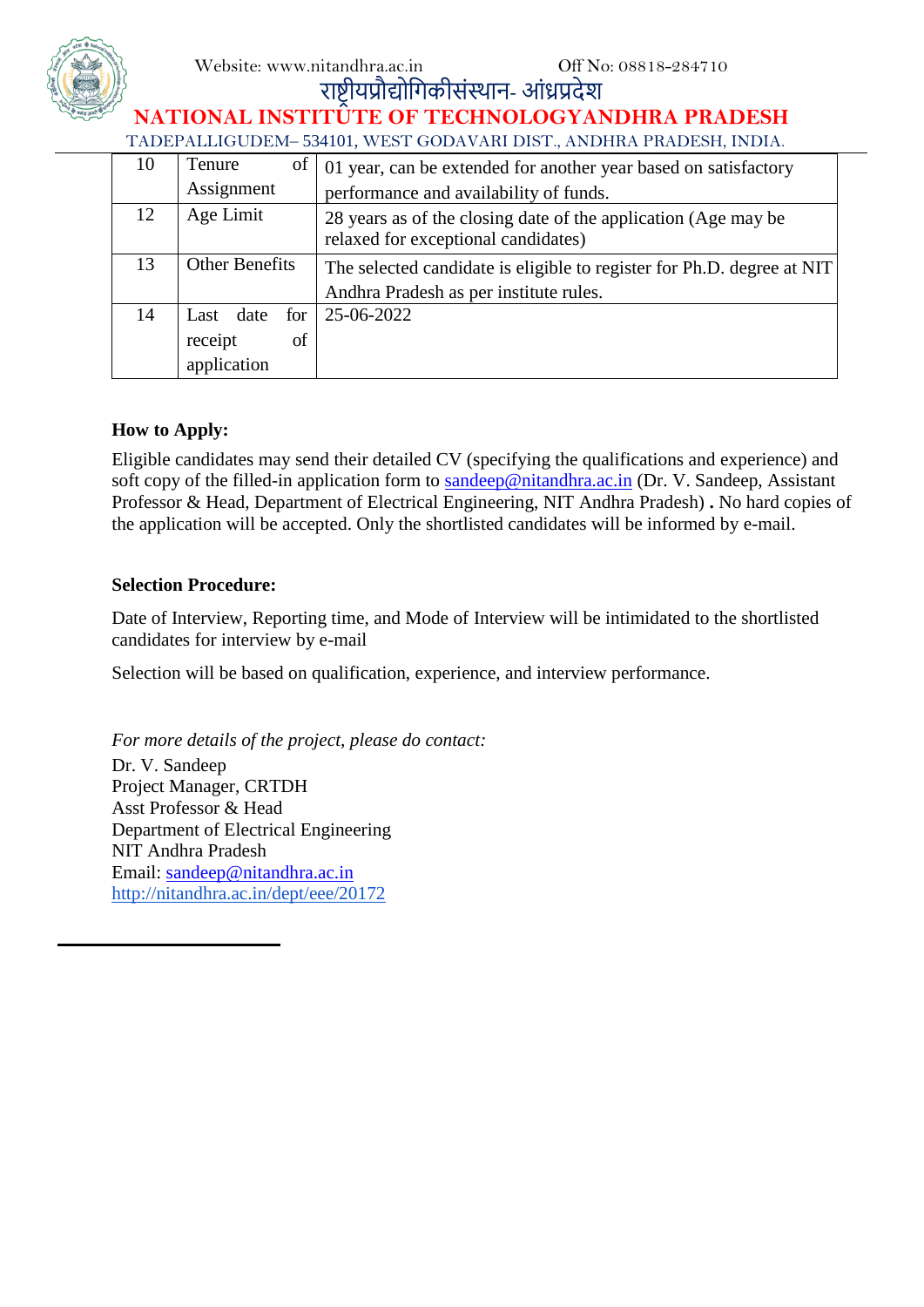

# राष्ट्रीयप्रौद्योगिकीसंस्थान- आंध्रप्रदेश **NATIONAL INSTITUTE OF TECHNOLOGYANDHRA PRADESH**

TADEPALLIGUDEM– 534101, WEST GODAVARI DIST., ANDHRA PRADESH, INDIA.

### **General Instructions to the applicants:**

- 1. Selected candidates shall not have claim on any regular position and shall not be bestowed any of the privileges like Housing, Medical Facility and Other benefits available to regular employees of the Institute.
- 2. Applicants are advised to ensure, before appearing for Selection Process, that they possess the minimum essential qualification and experience laid down for the post. Qualification obtained has to be from a recognized University/Institute. Eligibility in terms of age, qualification, and experience of a candidate shall be considered as on the last date for receipt of application.

## **3. No TA/DA will be paid for attending the interview.**

- 4. In case of any inadvertent mistake in the process of selection, which may be detected at any stage even after the issue of the appointment letter, the Institute reserves the right to modify, withdraw or cancel any communication made to the applicants.
- 5. After joining the service of the Institute, the person will have to abide by the Rules, Regulations, Ordinances, Statutes, and acts of the Institute applicable from time to time. He/She may be assigned any duty within or outside the Institute depending upon the exigency of the work.
- 6. In case of any dispute/ambiguity that may occur in the process of selection, the decision of the Institute shall be final.
- 7. For a query related to the selection process, the **applicant may send an email**  [sandeep@nitandhra.ac.in](mailto:sandeep@nitandhra.ac.in)**, queries through phone calls or in-person will not be entertained**. **Also, inquiries/queries related to eligibility for the post/interpretation of rules will not be entertained**.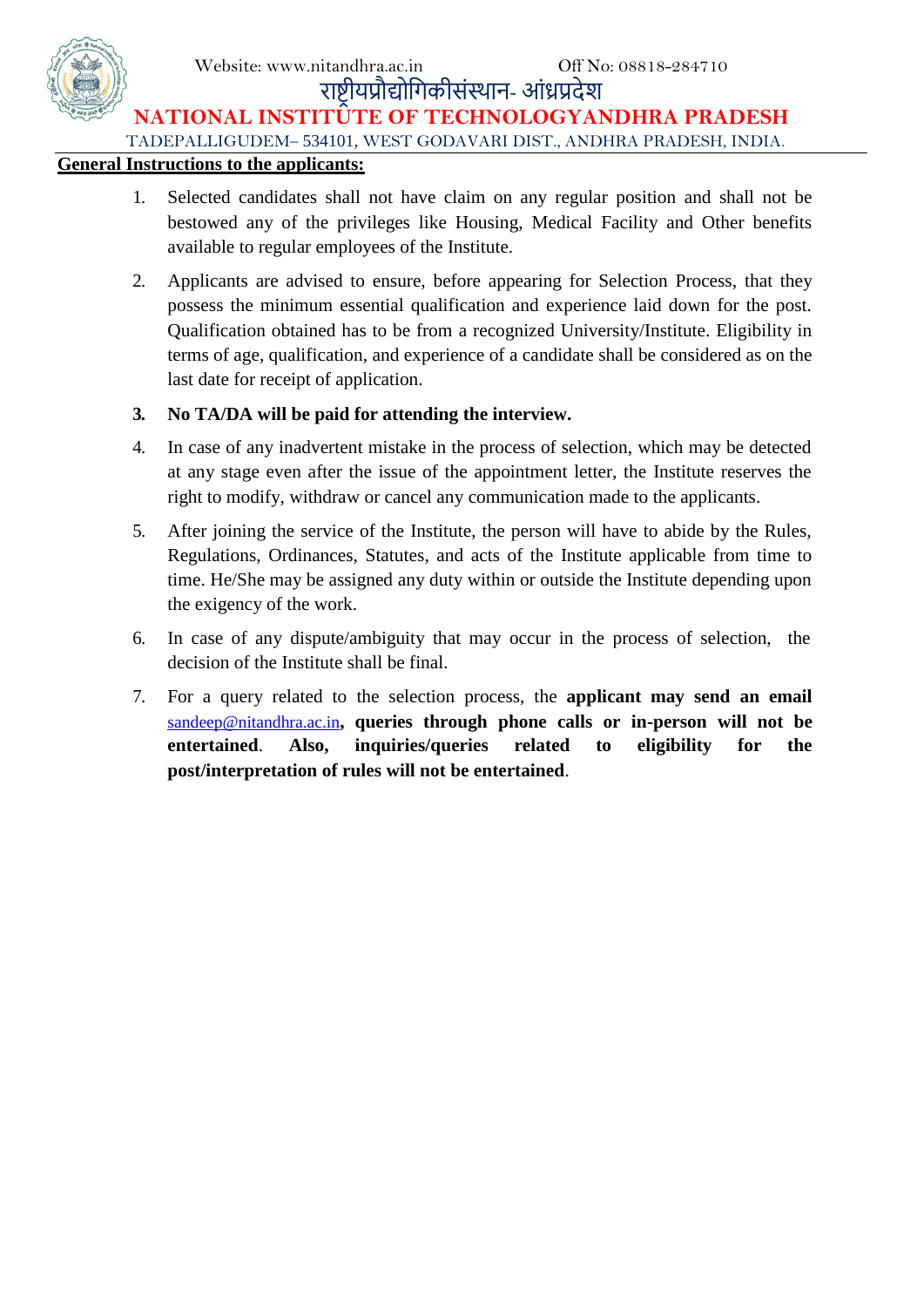

Website: www.nitandhra.ac.in Off No: 08818-284710 राष्ट्रीयप्रौद्योगिकीसंस्थान- आंध्रप्रदेश **NATIONAL INSTITUTE OF TECHNOLOGYANDHRA PRADESH** TADEPALLIGUDEM– 534101, WEST GODAVARI DIST., ANDHRA PRADESH, INDIA.

**Application for the Position of JRF for DSIR – CRTDH Project**

**Dt:**

Project: Establishment of "Common Research and Technology Development Hub (CRTDH) on Electronic and Renewable Energy Sector" at NIT Andhra Pradesh **Last Date of Application: 25.06.2022**

| Name of the Candidate (In BLOCK LETTERS):<br>1.                                                                                                                                                                                |                                    |
|--------------------------------------------------------------------------------------------------------------------------------------------------------------------------------------------------------------------------------|------------------------------------|
| 2.<br>Date of Birth (DOB): 1999                                                                                                                                                                                                | Passport size<br>Recent Photograph |
| 3.                                                                                                                                                                                                                             |                                    |
| 4.                                                                                                                                                                                                                             |                                    |
| 5.                                                                                                                                                                                                                             |                                    |
| 6.                                                                                                                                                                                                                             |                                    |
| Name of the Post applied for:<br>7.                                                                                                                                                                                            |                                    |
| 8.                                                                                                                                                                                                                             |                                    |
| 9.<br>Mobile No.: Notice No.:                                                                                                                                                                                                  |                                    |
|                                                                                                                                                                                                                                |                                    |
| 11. Address:                                                                                                                                                                                                                   |                                    |
| Correspondence: New York School School School School School School School School School School School School School School School School School School School School School School School School School School School School S |                                    |
|                                                                                                                                                                                                                                |                                    |
|                                                                                                                                                                                                                                |                                    |
|                                                                                                                                                                                                                                |                                    |
|                                                                                                                                                                                                                                |                                    |
|                                                                                                                                                                                                                                |                                    |